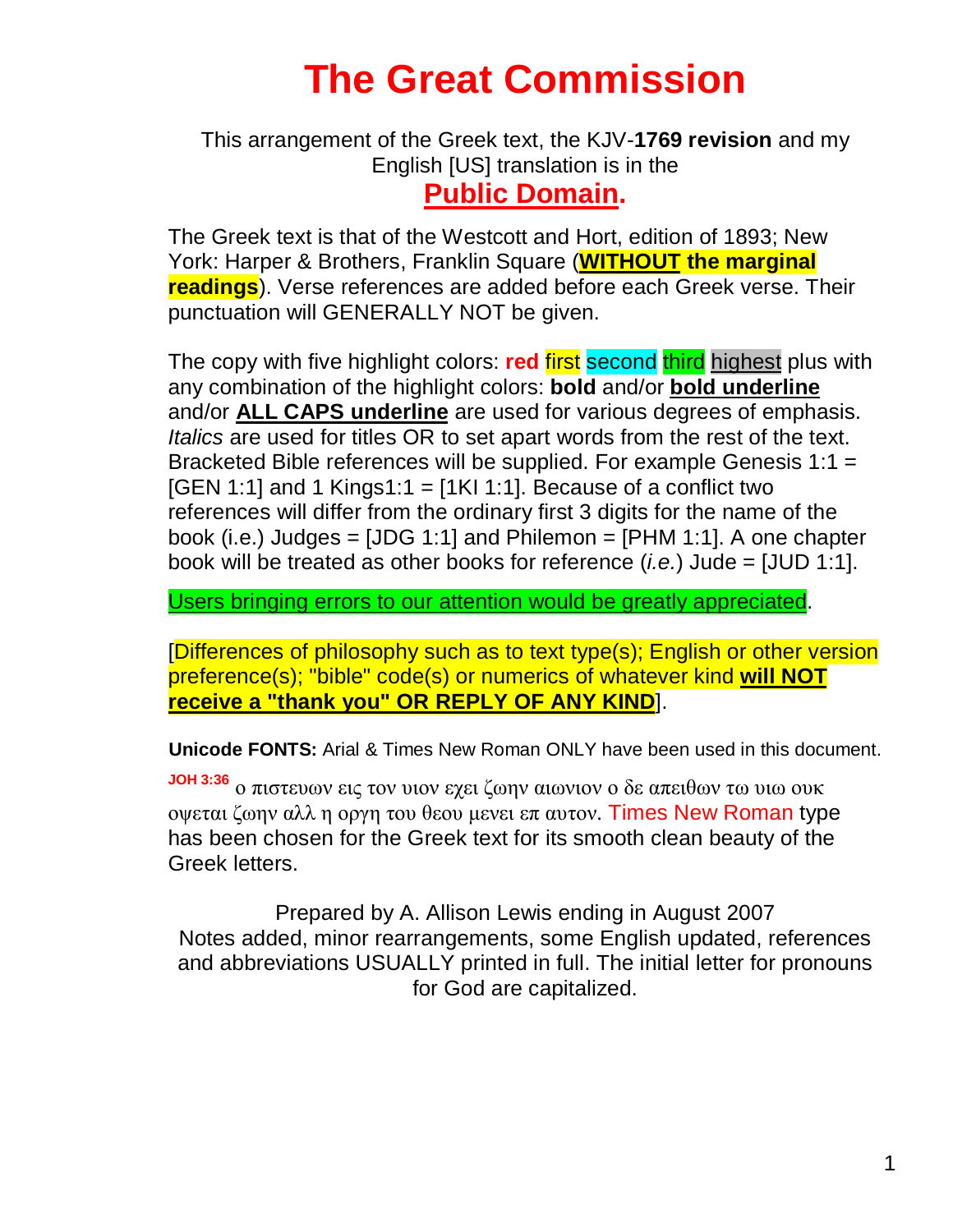#### **COMMENTARY** ON THE GOSPEL OF MATTHEW BY JOHN A. BROADUS. D. D., LL. D.

#### THE AMERICAN BAPTIST PUBLICATION SOCIETY

——————

VALLEY FORGE, PA. ————————————————————————————————

Entered according to Act of Congress, in the year 1886, by the AMERICAN BAPTIST PUBLICATION SOCIETY, In the Office of the Librarian of Congress, at Washington.

————————————————————————————————

Printed in U. S. A.

#### ============ **Matthew 28:18, 19, 20**

**MAT 28:18** - **WH** και προσελθων ο ιησους ελαλησεν αυτοις λεγων εδοθη μοι πασα εξουσια εν ουρανω και επι της γης

And Jesus came and spake unto them, saying, All power is given unto me in heaven and in earth.

**AAL And Jesus coming spoke to them, saying:** *All authority has been given to Me in Heaven and upon the Earth***.**

**ΜΑΤ 28:19** - **WH** πορευθεντες ουν μαθητευσατε παντα τα εθνη βαπτιζοντες αυτους εις το ονομα του πατρος και του υιου και του αγιου πνευματος

**KJV** Go ye therefore, and teach all nations, baptizing them in the name of the Father, and of the Son, and of the Holy Ghost:

**Going therefore, DISCIPLE** [i. e., make followers, disciples, or evangelize] *all the nations*; *BAPTIZING them in the Name of the Father and of the Son and of the Holy Spirit***;**

**ΜΑΤ 28:20** - **WH** διδασκοντες αυτους τηρειν παντα οσα ενετειλαμην υμιν και ιδου εγω μεθ υμων ειμι πασας τας ημερας εως της συντελειας του αιωνος.

**KJV Teaching them TO OBSERVE all things whatsoever I have commanded you**: and, lo, I am with you alway, *even* unto the end of the world. Amen.

*TEACHING them* [the followers, baptized disciples] *to keep all whatever I commanded you***;** *AND***,** *behold, I am with you all the days until the end of the age***.**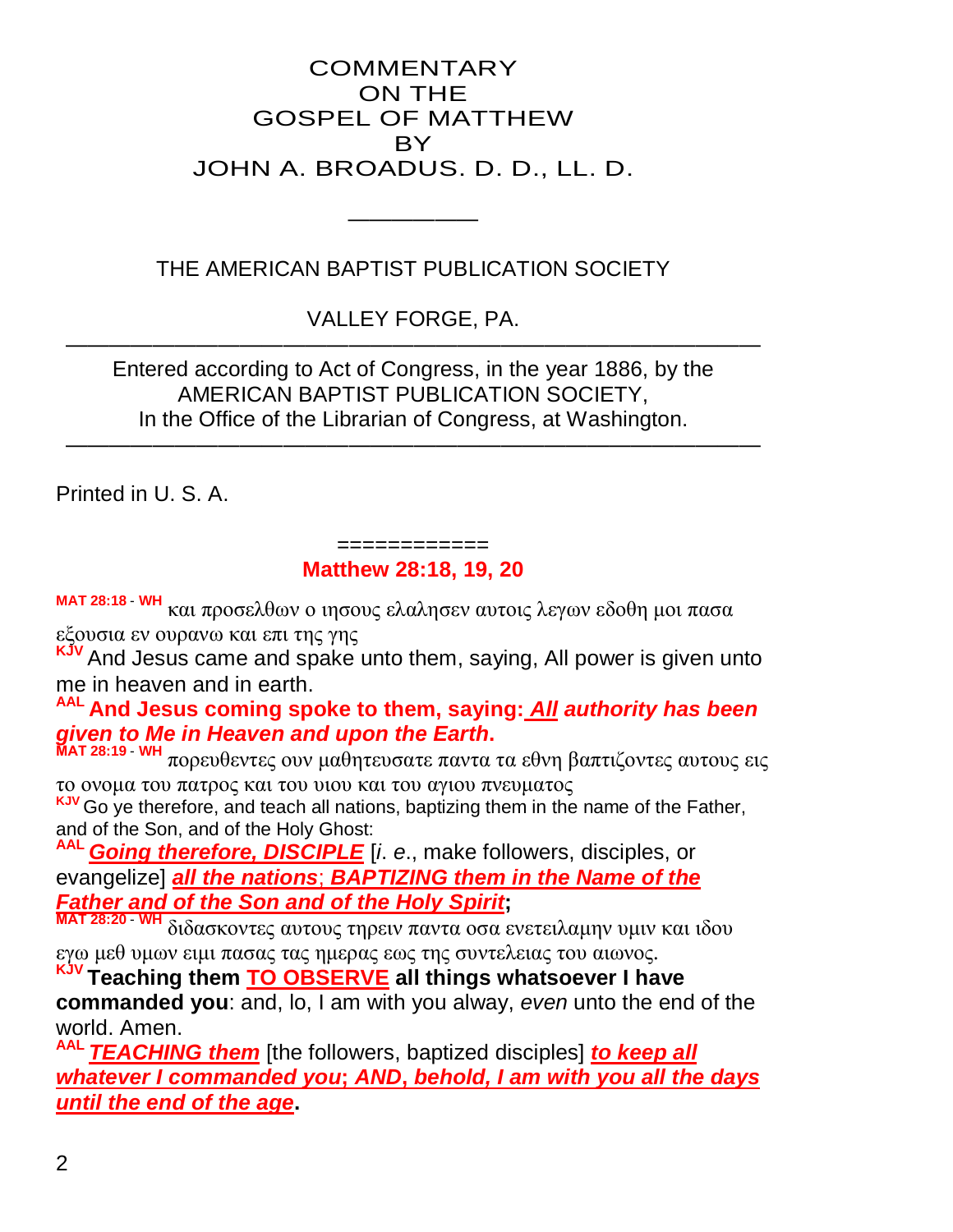#### **NOTE**: **The above KJV-1769 revision quotations are NOT altered**. **Those in the Appendix are NOT altered**. **Some of those in the following Commentary MAY BE altered**.

The Commentary begins **on** page 592 and goes through 597. 592 Some take the phrase, **and Jesus came**, as suggesting that He suddenly appeared at a distance, and the doubting continued only until He came near. **And spoke unto them**. We may well suppose that He first said many other things. What is here given divides itself into three parts;

- (a) The assertion of authority, MAT 28:18;
- (b) The commission, MAT 28:19-20a;
- (c) The promise, MAT 28:20b.

**(a) The assertion of authority, MAT 28:18.** All power. Jesus claims universal authority. We have seen on MAT 9:6 that the Greek word denotes permission, privilege, right, authority, and it sometimes suggests the power naturally attendant upon authority, or ability to enforce it. In this passage '*authority*' is the correct translation, and the idea of corresponding power is suggested. **All power** (*authority*) **in Heaven and in Earth**, evidently denotes complete and universal authority. *Calvin:* "He must have supreme and truly divine dominion, who commands eternal life to be promised in His name, the whole world to be reduced under His sway, and a doctrine to be promulgated which is to subdue every high thing and bring low the human race. And certainly the apostles would never have been persuaded to attempt so arduous a task, had they not known that their Protector and Avenger was sitting in the Heavens, to whom supreme dominion had been given." But by the very fact of saying 'in Heaven and in [or on] Earth,' the Savior showed that He did not mean the authority of a temporal king, such as even the disciples so persistently believed that the Messiah would be. **Is given**, more literally, *was given*, without saying when, and leaving it to be understood that the authority thus given is still possessed. We might suppose a reference to the councils of eternity, but more likely the gift was at His incarnation, as in MAT 11:27 Revised Version, "all things have been delivered unto Me of My Father," and perhaps was consummated at His resurrection. Compare in general DAN 7:13f. The giver was God the Father; compare especially JOH 13:3 and 17:2, also MAT 9:8; 20:23; 21:23; JOH 5:27; 12:49. We learn elsewhere that this authority given to the God-man, the Mediator, is a temporary gift. When He shall have subjected to Himself all opposing authority among men, then He will deliver up this delegated authority of the King Messiah to God, even the Father, and His special mediatorial dominion will be reabsorbed into the universal and eternal dominion of God [1CO 15:24-28]. It is on the basis of this mediatorial authority, in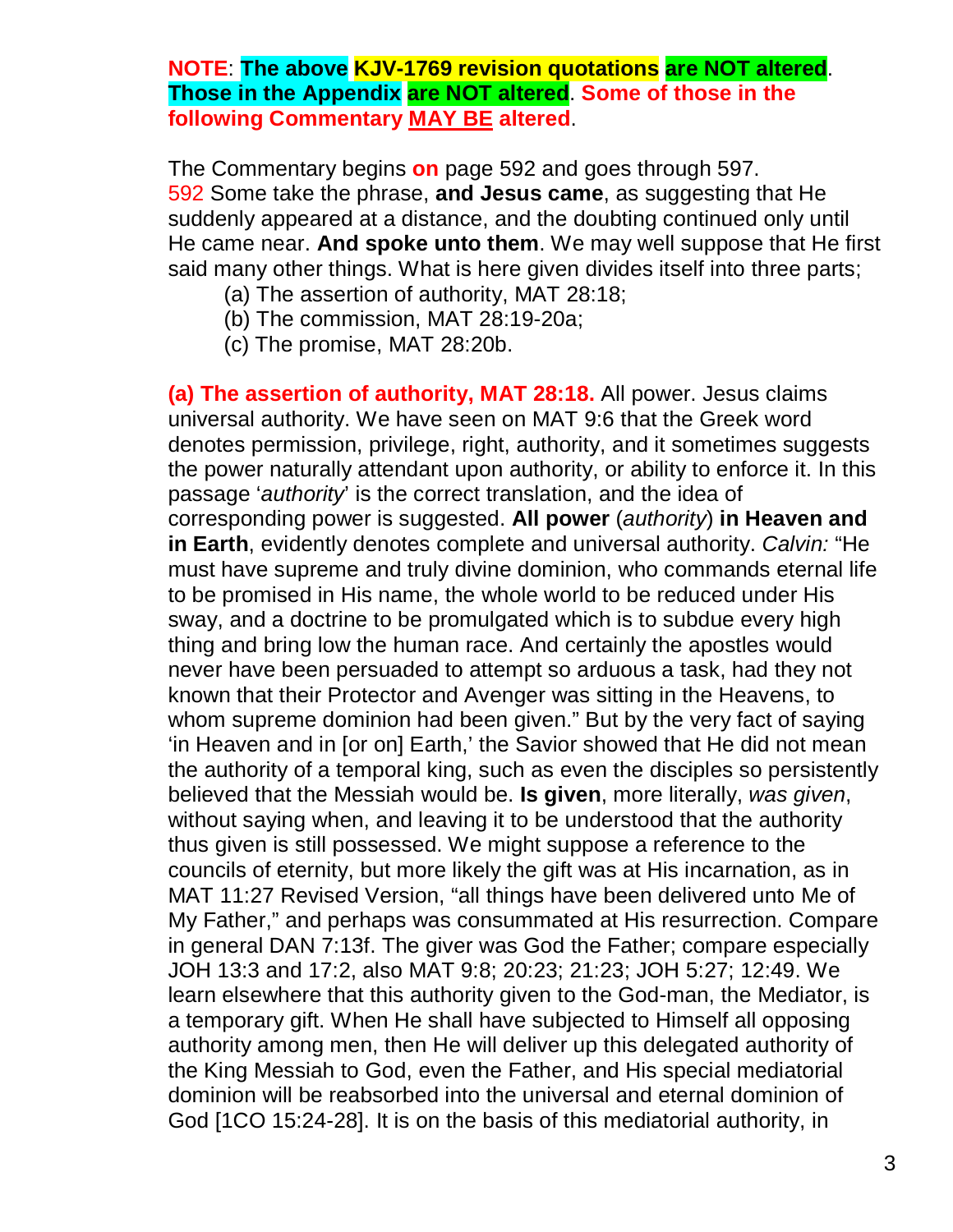Heaven and on Earth, that the Savior issues His commission to His followers. **Go ye therefore**. This 'therefore'

[ *I* The reading is not certain: the word is omitted by many documents, and may have been inserted to bring out the relation between this and the foregoing clause. But that relation evidently exists, whether expressed by a particle or not.] should never be overlooked when we think of the commission [compare 'therefore,' in HEB 4:16]. He was a despised Galilean, a wandering and homeless Teacher, Who gave this audacious command; but it was a Teacher just raised from the dead and endowed by God with universal authority. *Hanna*: "When Jesus said, 'Go, make disciples of all nations,' He announced in the simplest and least ostentatious way the most original, the broadest, the sublimest enterprise that ever human beings have been called upon to accomplish."

**(b) The commission, MAT 28:19-20a.** Jesus gives direction that all the nations shall be discipled unto Him, and taught to keep His commandments. If the "above five hundred" were present [see above on MAT 28:16], then this commission was not addressed to the Eleven only; and it is plain from Acts 8:2, 4, that the first Christians all set themselves to carry it out. Judaism in general was not a missionary religion. It was willing for Gentiles to come, as the prophets 593 had predicted they would, but it had no thought of going. The later Judaism had developed a zeal in proselyting, which in itself would have been commendable; but it proselyted to mere formalism and hypocrisy; [compare on MAT 28:15]. Christianity is essentially a missionary religion, analogous to the great conquering nations, the. Romans, English, Russians. It must spread, by a law of its nature; it must be active at the extremities, or it becomes chilled at the heart; must be enlarging its circumference, or its very center tends to be defaced. We learn from Luke [24:47-49] that they were not to go immediately, but to tarry at Jerusalem for the promised gift of the Holy Spirit's power. This came in a very short time, and yet they tarried long, apparently several years; for the great Pentecost was probably in, AD 80, and the death of Stephen in AD 86 or 87. It required persecution at last to scatter them, and then they "went about preaching the word." [ACT 8:4, Revised Version].

**Teach**, Revised Version, *make disciples of*, or more exactly, *disciple*. We greatly need an English verb 'disciple,' for this passage, and for MAT 13:52 and ACT 14:21. In John 4:1,the literal translation is 'makes disciples.' The Syriac [Pesh.] here exactly reproduces the Greek, by means of a causative form, probably devised for the purpose, and quite distinct from **'teach' in MAT. 28:20**. **THE LATIN AND THE COPTIC**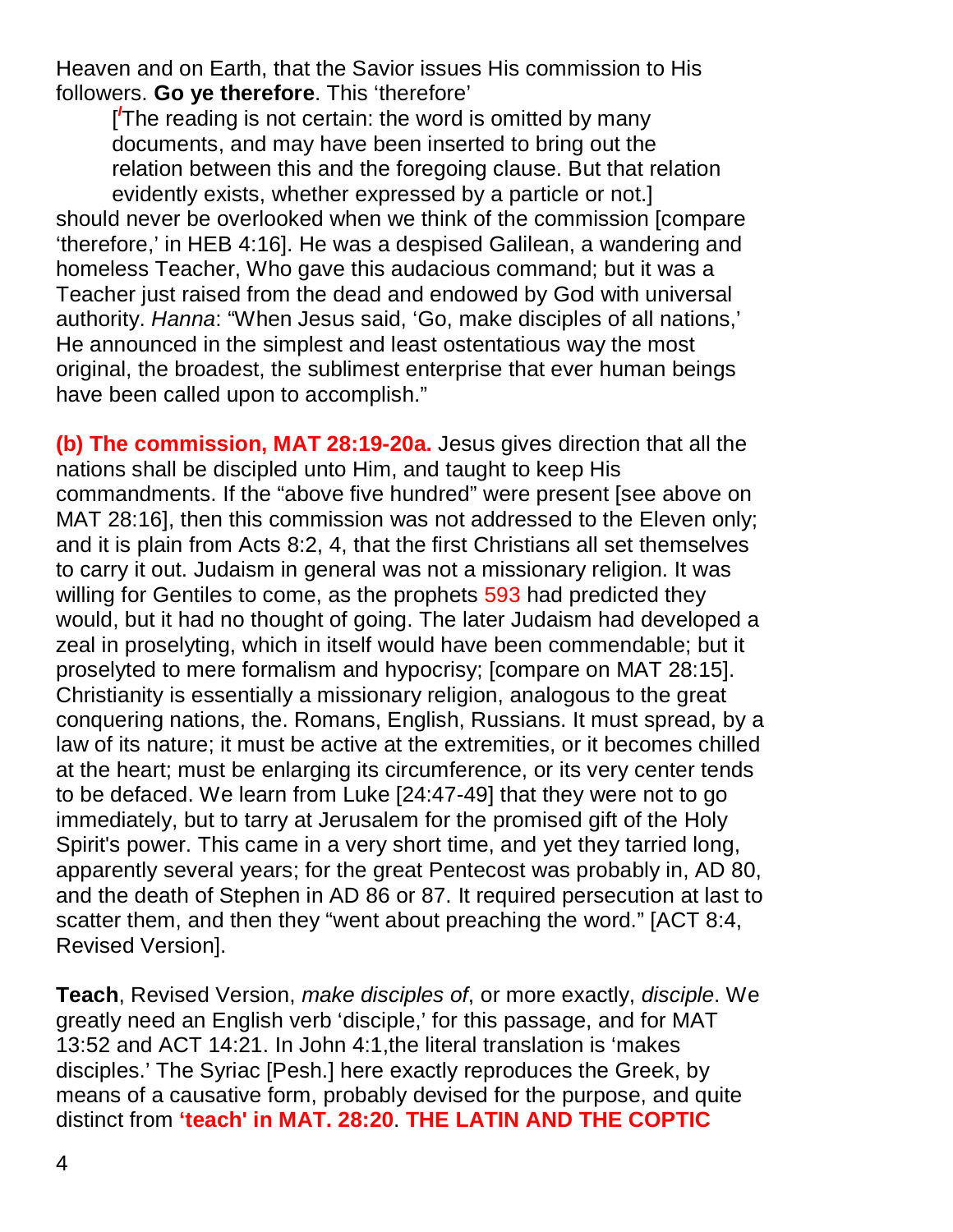#### **WERE UNABLE TO MAKE THE DISTINCTION, AND THE LATIN FAILURE EXTENDED ITSELF TO THE EARLY ENGLISH AND GERMAN TRANSLATIONS. SOME LATER GERMANS HAVE RENDERED 'MAKE DISCIPLES OF,' AS IN SEVERAL RECENT**

**ENGLISH VERSIONS**. The verb 'disciple' is found once in Shakespeare. ["All's Well," 1, 2, 28], once in Spenser's ["Faery Queene," b. iv., c. 1), also in Hammond [d. AD 1660]; it is called obsolete by Webster, but recognized by Richardson, Worcester, Stormonth, etc. There may be doubt as yet about introducing it into a popular version, though employed here by the *American Bible Union* and by Davidson, but it may be used in religious discourse with great advantage. **'Teach,' in all early English versions, WAS A VERY IMPERFECT TRANSLATION, CONFOUNDING THIS TERM WITH THAT IN MAT 28:20, which REALLY means 'teach.'** To disciple a person to Christ is to bring him into the relation of pupil to teacher, "taking His yoke" of authoritative instruction [MAT 11:29], accepting what He says as true because He says it and submitting to His requirements as right because He makes them. Towards a mere human and uninspired teacher we can properly feel and act thus only within narrow limits; but the Great Teacher has perfect wisdom and unlimited authority. We see then that Christ's intimated authority [MAT 28:18] is not only the basis of our duty to disciple others, but the basis of all true discipleship. His teachings and requirements are perfectly wise and righteous and good and we may see this to some extent at the outset, and more and more as we go on in the disciple's life; **BUT WE ACCEPT THEM AT ONCE, AND SET ABOUT CONFORMING TO THEM, BECAUSE HE HAS A PERFECT RIGHT TO BE BELIEVED AND OBEYED**. As to the noun 'disciple,' see on MAT 5:1. **We know from other Scriptures that in order to men's becoming true disciples to Christ, THERE IS NEEDED, NOT MERELY HUMAN INSTRUCTION AND INFLUENCE, BUT A SPECIAL WORK OF THE HOLY SPIRIT OF GOD**.

**All** [*the*] **nations**, the Greek having the article. Not merely the contiguous, or the kindred nations, not merely the most cultivated, but **all the nations**. Discipleship to Christ is possible to all, necessary to all. Our Lord has already predicted that the good news shall be preached in the whole world [MAT 26:13], and that when He finally comes for judgment "before Him shall be gathered all the nations." [MAT 25:32]. So in the latest commission, given just before the ascension, "and that repentance and remission of sins should be preached in His name unto all the nations, beginning from Jerusalem." [LUK 24:47 Revised Version]. And if MAR 16:9-20, Revised Version, be accepted as genuine, the commission there given reads, "Go ye into all the world, and preach the gospel to the whole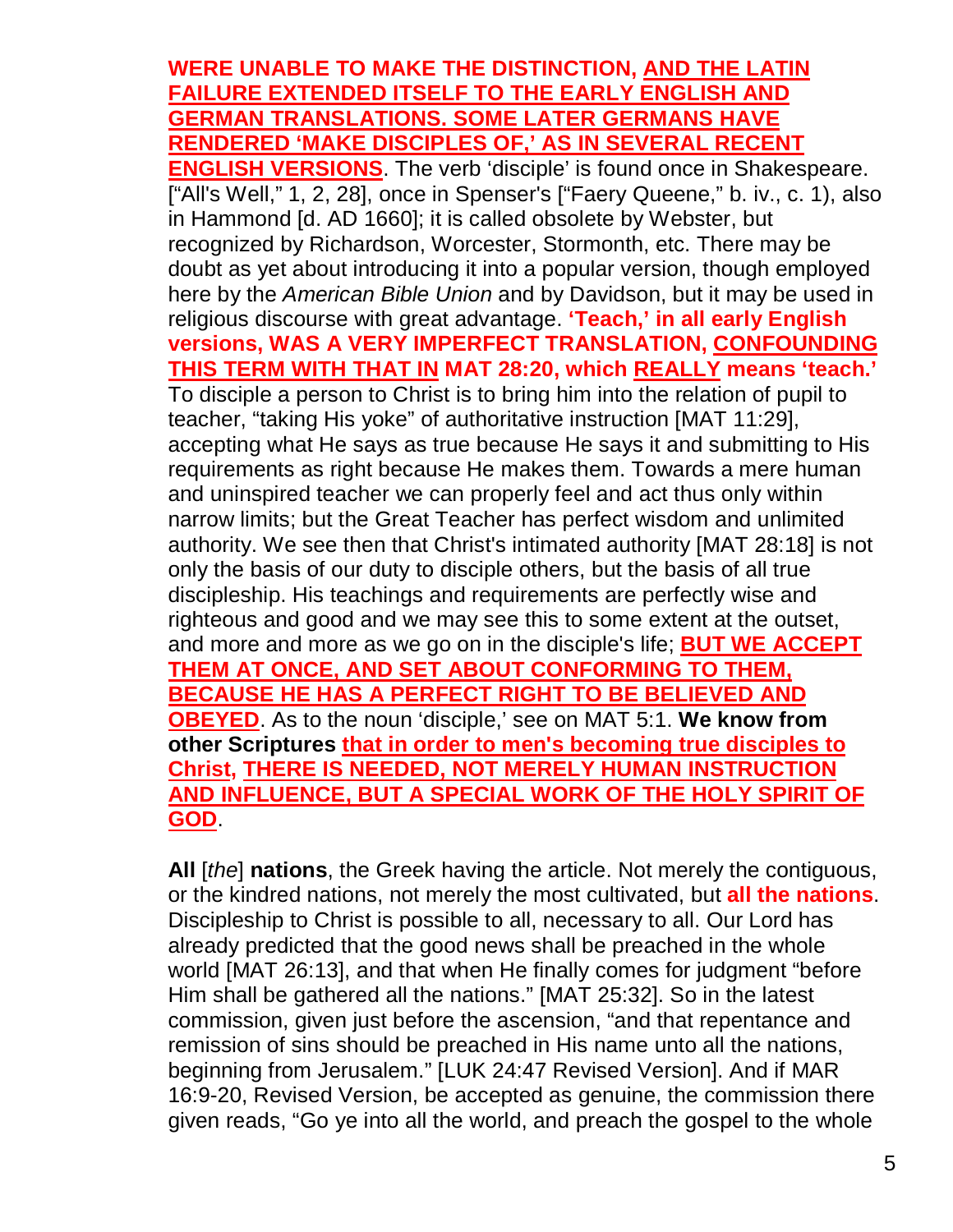creation." In MAT. 10:5 Revised Version, the Twelve were forbidden to go "into any way of the Gentiles"; but that was a temporary and limited mission; the final and permanent mission made them begin with the Jews [LUK 24:47], but go into every way of the Gentiles, disciple all the nations. The idea of one religion for all the world then seemed very strange. *Liddon* (II, 247): "No existing religion could aim at it, since the existing religions were believed to be merely the products of national instincts and aspirations; each religion was part of the 594 furniture of a nation, or at most of a race. Celsus, looking out on Christianity in the second century of our era, with the feelings of Gibbon or of Voltaire, said that a man must be out of his mind to think that Greeks and Barbarians, Romans and Scythians, bondmen and freemen, could ever have one religion. Nevertheless this was the purpose of our Lord."

**Baptizing them**. See the term explained on MAT 3:6. It is here the present participle,

[The aorist participle read by B D, without other support, and in obvious assimilation to the aorist participle and verb which precede.]

as is 'teaching' in the next clause. This construction might grammatically mean, if called for by the natural relation between the actions, or by the connection here, or by the known relations as elsewhere set forth, 'disciple by baptizing... by teaching'; and so many, understand it. **But the general teachings of Scripture DO NOT ALLOW us to think that discipling can be** *effected* **by a ceremony and subsequent course of instruction in Christ's precepts. WE MUST THEREFORE understand that the present participles give baptizing and teaching as in a general way concomitants of discipling, THE CEREMONY ATTENDING IT PROMPTLY AND ONCE FOR ALL, THE INSTRUCTION IN PRECEPTS BEGINNING IMMEDIATELY, AND CONTINUED WITHOUT LIMIT, FROM THE NATURE OF THE CASE**.

**In the name**, but *into* [Revised Version] is the most obvious and commonest translation of the Greek phrase [*eis to onoma*]. The same preposition and case are found after baptize in ACT 8:16; 19:5; 1CO 1:13, and (with other nouns) in GAL 3:27; ROM 6:3 (twice); 1CO 10:2; compare also MAT 10:41 f.; 18:20. Now if we take this obvious sense 'into,' the question will arise whether the ceremony actually brings the person into the name, into Christ, into Paul, Moses, etc., or whether it only represents, symbolizes the relation thus indicated. Those who believe in baptismal regeneration, or in baptism as constituting regeneration, will of course take the phrase in the former sense; others will understand that the ceremony only *represents* the person's introduction into the name,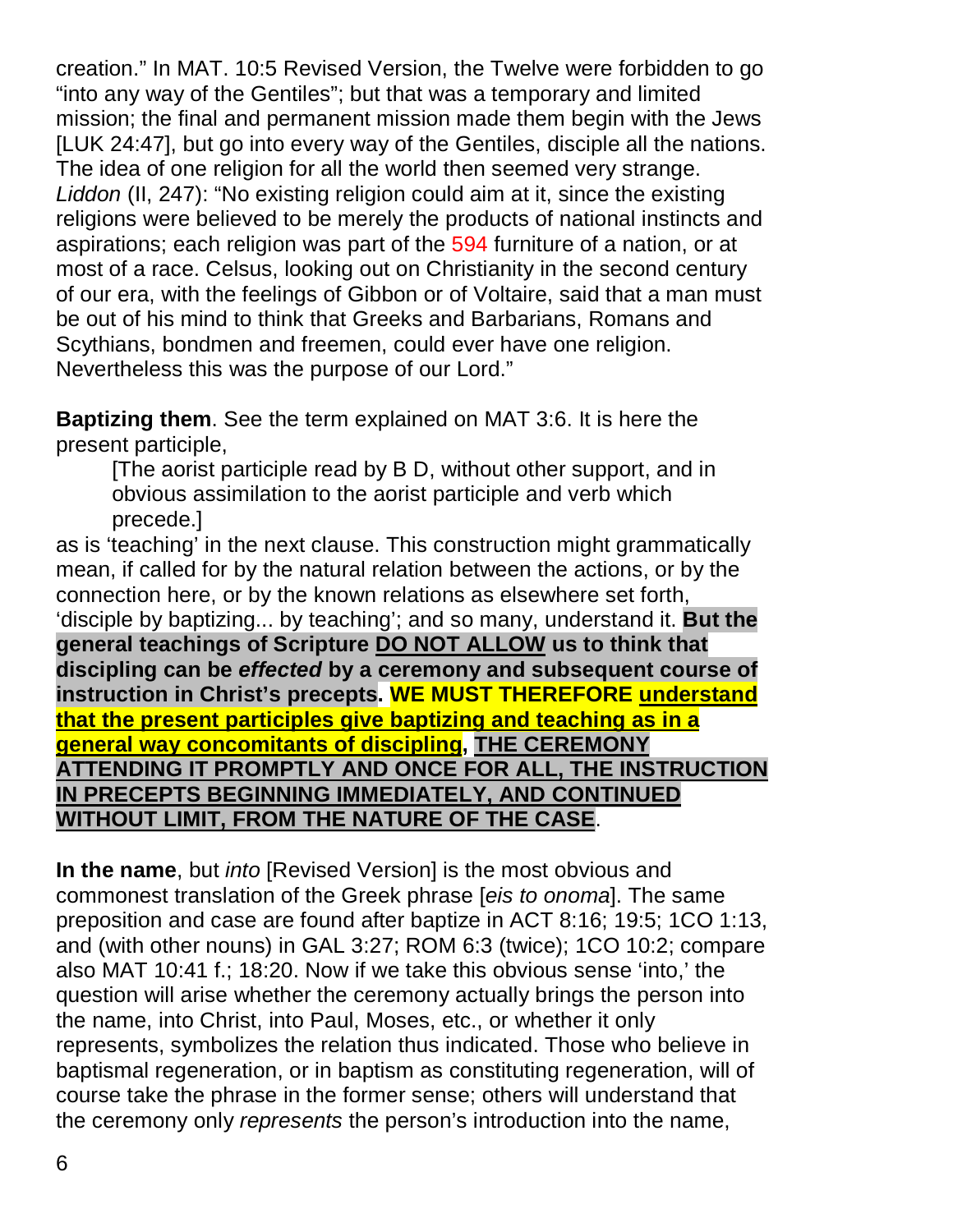into Christ. In either case the idea denoted by 'into' seems to be a highly *important* and with those who believe in baptismal regeneration, etc., an essential element in the significance of the ceremony. Now it is to be observed that Luke in Acts, while twice using 'into the name' [*eis to onoma*] [as above cited], in ACT 2:38 has *epi toi onomati* [so also in MAT 18:5; 24:5], 'upon the name,' upon this as basis or ground of the ceremony, and in ACT 10:48 *en toi onomati*, 'in the name,' within the limits of it with relation to it and it alone. If then the idea attached to 'into be highly important, or even essential, how do we account for the fact that Luke uses these other expressions, which may with some effort be construed as equivalent, but will quite fail to indicate the important conception in question? It would seem clear that Luke, when recording the action of the apostles in carrying out the commission, did not regard the distinctive notion of 'into' as essential or highly important, or he would not have used that phrase twice, and twice the other phrases. And those who insist on the most obvious translation of *eis* by 'into,' must beware of treating any particular interpretation of the expression as very important, in the presence of Luke's usage. The question may also arise whether it is not better, with the great grammatical commentators Fritzsche and Meyer [compare also Weiss] to understand *eis to onoma* as meaning in all these cases 'unto the name,' with reference to the name, as that to which the ceremony is restricted. Then it becomes plain at once that Luke's other phrases give substantially the same sense, and we see why he has varied the expression at will. This rendering is felt by all to be necessary in 1CO 10:2, 'baptized unto Moses,' which only Davidson ventures to translate 'into Moses.' Noyes says 'into the name,' but 'to Moses'; Darby 'to the name' and 'unto Moses.' And in GAL 3:27; ROM 6:8, 'unto' gives a thoroughly appropriate conception, 'baptized unto Christ,' with distinct and exclusive reference to him; *i. e.*, the ceremony does not refer to Moses, or to Paul, but to Christ. And notes especially the appropriateness in ROM 6:8, "all we who were baptized unto Christ Jesus were baptized unto his death." Our baptism in referring to Christ Jesus referred especially to his death. "We were buried therefore with him through the 595 baptism unto death," etc. We believe then that it would be a decided improvement to render baptize *eis* everywhere by 'unto.' If this be not done, it would be less misleading to retain the customary baptismal formula 'in the name,' and thus avoid suggesting a conception which Luke's usage clearly forbids

[Tertullian gives *in nomen*, but the Latin versions in all forms, and numerous Latin Fathers quoted by Sabatier, give *in nomine*; the Memphitic seems to be equivalent to *in nomen*; the *Syriac* cannot well make the distinction.]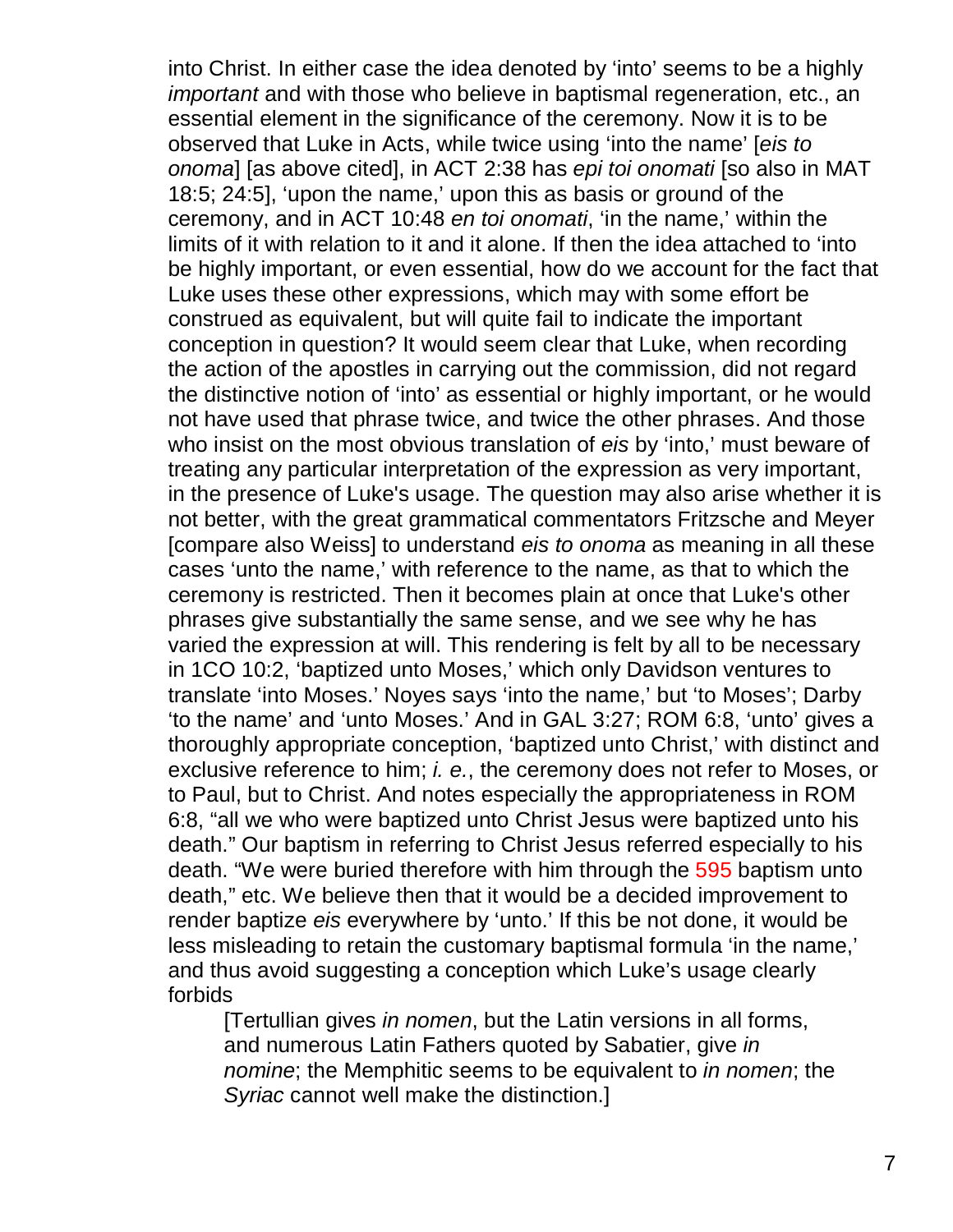Or if 'into' be employed as the most obvious translation, then we should beware of treating the distinctive notion it suggests as essential or important, when Luke has evidently not so considered.

In Hebrew thought and feeling, the *name* of God was peculiarly sacred, as representing Him. It must not be spoken irreverently, and later Jewish feeling exaggerated this into a rule that the proper name Yahweh must not be pronounced at all, but another word substituted. [Compare on MAT 22:44]. The name of God must not in an oath be taken in vain, but the oath by that name must be solemnly taken and sacredly kept. In numerous passages of the Old Testament, the name of God solemnly represented Himself; to perform any action with express reference to His name gave the action a sacred character. And so in the New Testament use, 'hallowed be thy name,' 'did we not prophesy by thy name,' 'in His name shall the Gentiles hope,' 'where two or three are gathered together in My name,' 'many shall come in My name,' etc. In such phrases a great variety of specific ideas will arise according to the natural relations of the particular objects and actions, and the connection of the statement; but in all cases the name is a sacred representative of the person. Thus 'baptized unto the name of Paul' is an impressive way of saying 'baptized unto Paul,' like 'baptized unto Moses'; 'baptized unto the name of the Lord Jesus' [ACT 8:16; 19:5] and 'baptized on (in) the name of Jesus Christ' [ACT 2:38; 19:38; 10:48], are an impressive equivalent 'baptized unto Christ' [GAL 3:27; ROM 6:3]; and 'baptize unto the name of the Father and of the Son and of the Holy Spirit' is a solemn way of saying the Father, and the Son, and the Holy Spirit.'

Baptism then is here enjoined as to be performed with express reference to the Holy Trinity. Compare 2CO 13:14. From this, no doubt, arose the quite early practice of baptizing three times, a practice still maintained in the Greek Church, and in Germany and America by the Tunkers or Dunkards, and some others. It is not an unnatural conception, and not in itself particularly objectionable, but it has no warrant in Scripture; and indeed, the form of expression here employed, 'unto the name' being used only once, is distinctly unfavorable to that practice. It should also be discouraged as tending to exalt the ceremonial element, while New Testament Christianity has the minimum of ceremony.

It is very natural that Christians should everywhere employ in baptizing this phrase, 'unto (into, in) the name of the Father and of the Son and of the Holy Spirit,' and we see no reason for departing from it. But it is of doubtful propriety to call this a *law*, and to insist that baptism would not be "valid" without the use of this particular phrase. For it must be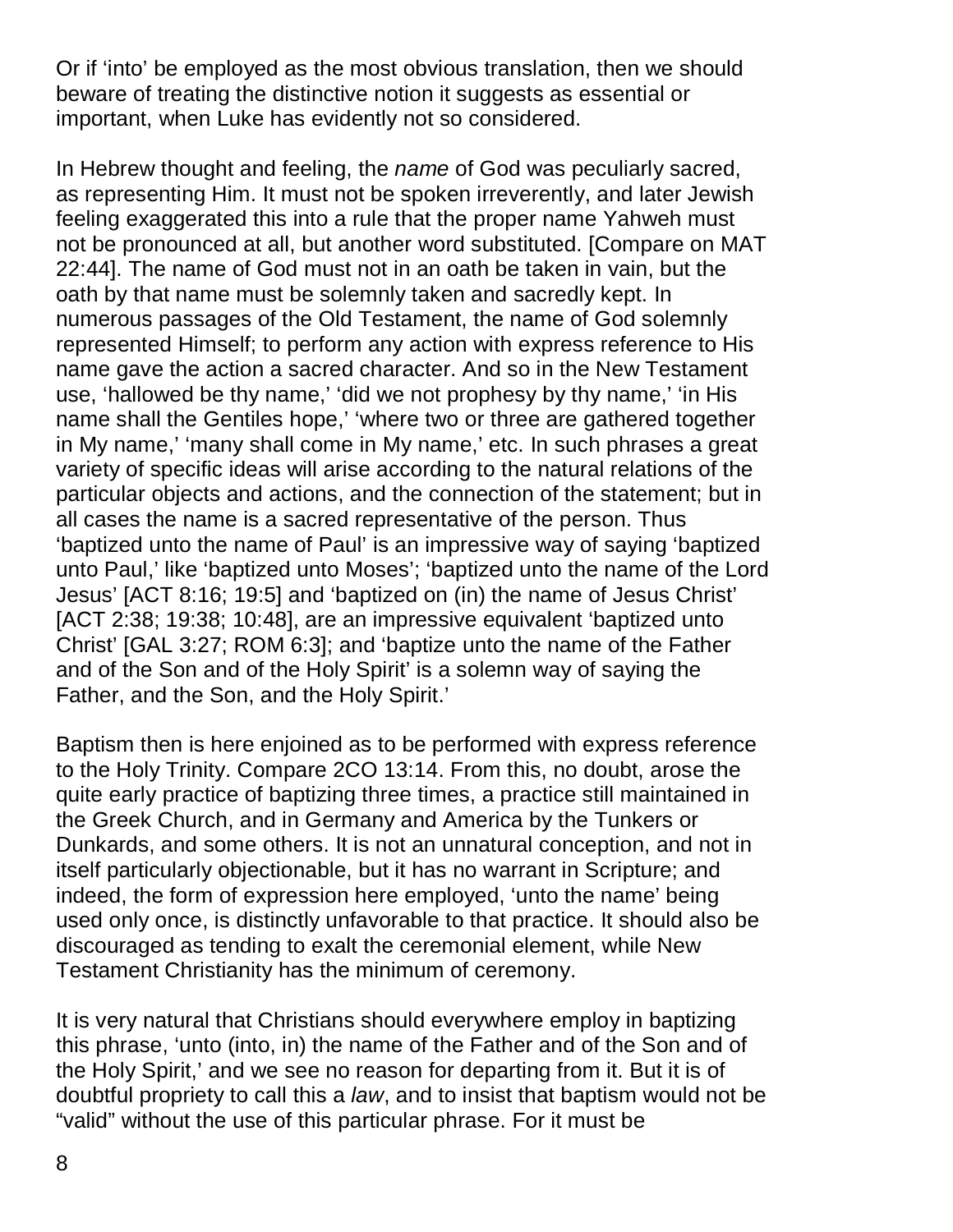remembered that baptize is nowhere else in the New Testament associated with this particular expression. In Acts and the Epistles we find only 'the Lord Jesus,' or 'Jesus Christ,' or simply 'Christ.' We may well enough understand that this is a compendious expression, which touches the main point or peculiarity of the great Christian purification. We could not wisely infer from that usage that it is improper or undesirable to employ the full expression given by Matthew, but we are bound to understand that it is not indispensable. There would be nothing gained in practice by using one of the shorter phrases given in Acts and Paul, but there is something gained in just conception if we abstain from regarding the expression in Matthew as having the character of a *law*, about which we should then have to suppose that Luke and Paul had been strangely negligent. Plumptre fancies [after Cyprian, "Ep. 78," c. 17, 18] that it was enough for *Jewish* converts "to be baptized into the name of Jesus as the Messiah," while heathen converts, who "were without God in the world," and had not known the Father, needed the other and fuller formula. But Paul has not used it 596 and his converts were mainly heathen

[In the "*Didache*," ch. 7, and in Justin Martyr, "Apol. I," chap. 61, the formula of Matthew is given, as if a matter of course. There was no little dispute among the Fathers as to whether baptism

in the name of Jesus would suffice. See Herzog "Taufe," 4)]. It was probably this passage [MAT 28:19 - aal] and the great benediction of 2CO 13:14 that made the English Revisers unwilling to adopt the suggestion of their American associates, and change 'Holy Ghost' into 'Holy Spirit' [compare on MAT 1:18]. The former will, no doubt, long continue to be employed in certain phrases of devotion; but it would be a gain to uniformity and clearness of rendering, if the latter were everywhere used in the translations. The design of Christian baptism seems to be indicated as threefold. (1) The element employed represents purification; "arise, and be baptized, and wash away thy sins. calling on His name." [ACT 22:16, Revised Version]. This meaning it has in common with the Old Testament purifications of every kind, being a very impressive kind of purification, because "the putting away of the filth of the flesh" [1PE 3:21] is in this case so complete. (2) The action performed symbolizes burial and resurrection, the actual burial and resurrection of Christ, and the spiritual death and resurrection of the believer in union with Christ [ROM 6:3 ff.; GAL 3:27]. (3) To have this ceremony performed upon ourselves in the name of Jesus Christ or in the name of the Father and of the Son and of the Holy Spirit, is a sort of oath of allegiance or pledge of devotion to Him as our Savior, and our God; we are not baptized unto Moses or unto Paul, but unto Christ, unto the Trinity. Hence it was a pleasant fancy of the early Latin Christians to call baptism a *sacramentum*, the Roman soldier's oath of absolute devotion and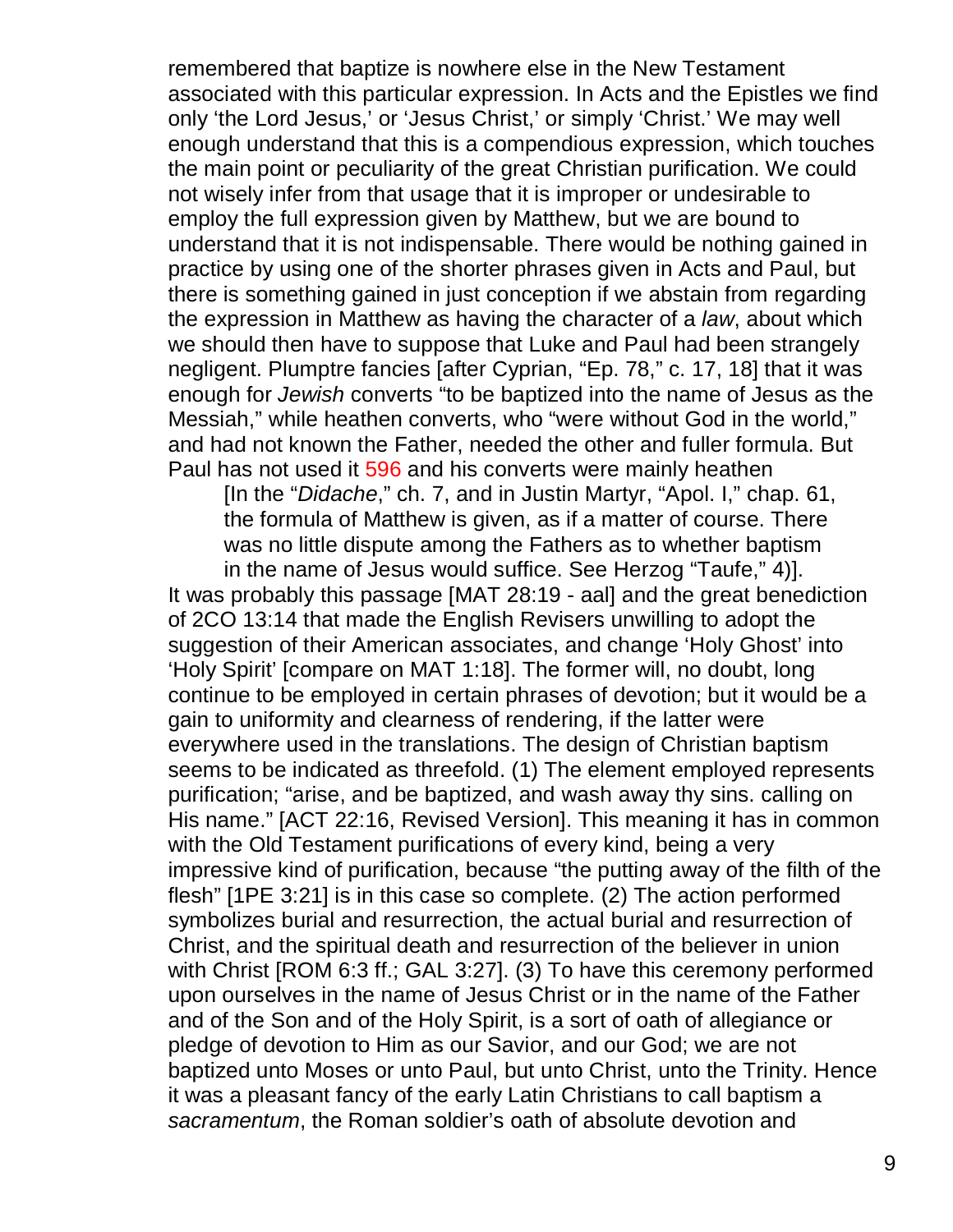obedience to his general; though the word sacrament afterwards came to be gradually employed in applications and senses quite foreign to the New Testament.

**Teaching them to observe all things whatsoever I have commanded you**. **BAPTISM IS A MERE CEREMONIAL AND INITIAL ACT OF OBEDIENCE TO CHRIST, WHICH SHOULD BE FOLLOWED BY A LIFELONG OBEDIENCE TO ALL HIS COMMANDMENTS**. **THE PERSON WHO IS DISCIPLED AND BAPTIZED IS ONLY STARTED IN A COURSE OF CHRISTIAN LIVING**. **Notice that it is not simply teaching them the commandments of Christ, but teaching them to observe His commandments. They who disciple and baptize men must teach them the duty of obeying Christ in all things; and the Christian instructor has still fallen short of his task unless those whom he is called to instruct have both learned what Christ's commandments are, and have learned to observe them.** Notice also the emphatic and comprehensive terms, 'all things whatsoever I have commanded you.' The risen Redeemer looks back upon His now finished work of teaching and speaks of it all in the past tense, as He already often did in the prayer of John 17, on the night before the crucifixion. These completed commandments would be hereafter brought fully to the remembrance of the disciples by the new Paraclete who would soon take the Savior's place as their instructor and counsellor [JOH 14:16, 26], **and this whole mass of sacred instruction and duty, without omission or alteration, they must teach those whom they disciple to observe**. *Liddon*: **"THIS IS NOT THE LEAST NOTEWORTHY FEATURE OF OUR LORD'S WORDS, THAT HE DOES NOT FORESEE A TIME OR CIRCUMSTANCES WHEN ANY PART OF HIS TEACHING WILL BECOME ANTIQUATED OR UNTRUE, INAPPROPRIATE OR NEEDLESS."**

How vast is the range of thought presented or suggested by this saying of our Lord. (1) Theology, the doctrine of the Trinity, and the Mediatorial authority of Christ. (2) Discipleship, and the work of discipling others. (3) The great missionary idea, 'all the nations.' (4) The ceremonial element of Christianity. (5) Christian ethics. (6) Christ's perpetual spiritual presence with those who serve Him. (7) Christ's final coming.

**(c) The promise, MAT 28:20b.** Jesus gives assurance of his spiritual presence with all engaged in discipling others and in observing his commandments. Obedience to the Great Commission 597 is based on His universal and complete authority [MAT 28:18], and encouraged by the promise of His unfailing and sustaining presence. And this clearly applies,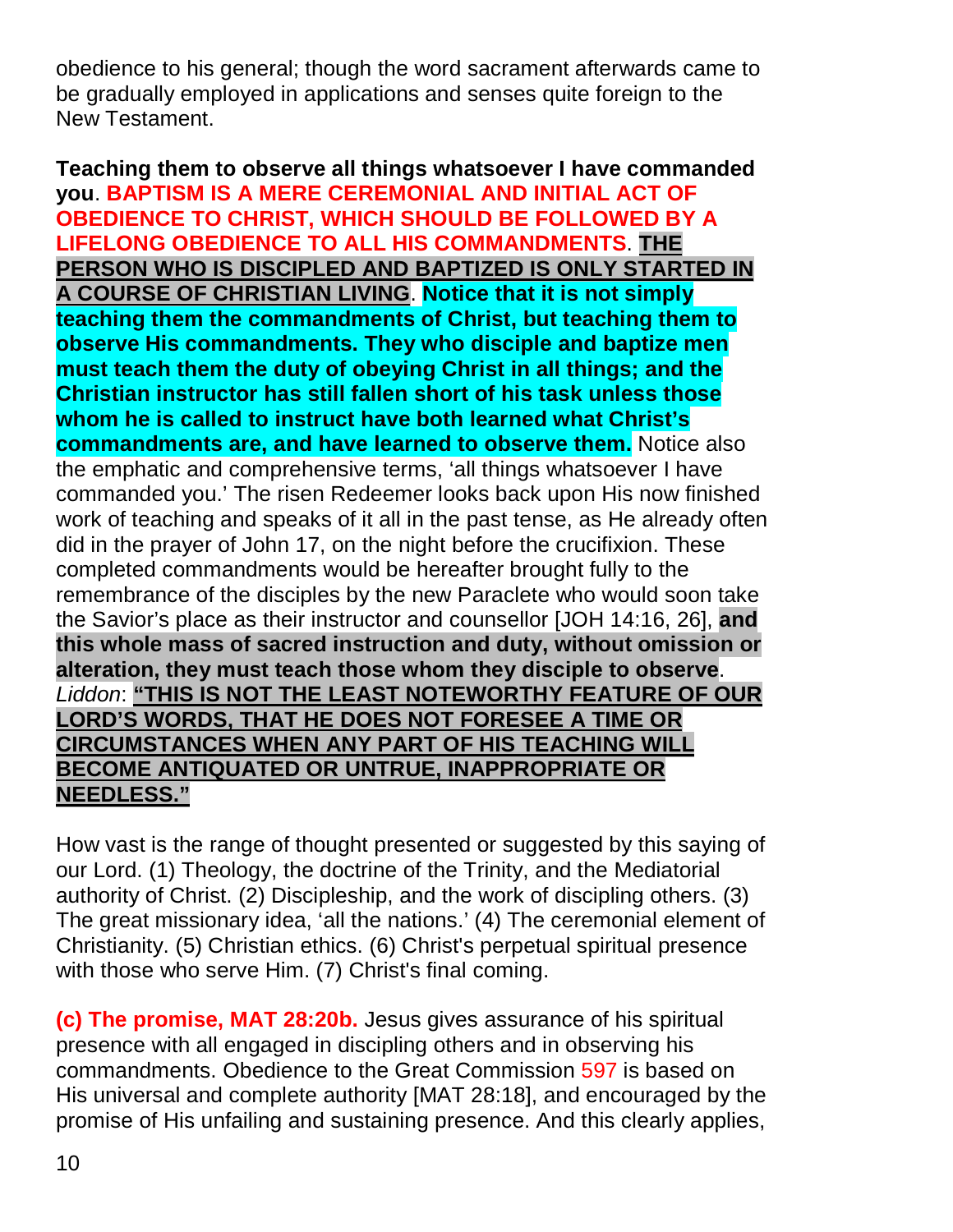not merely to the apostles, but to disciples of every period, even to the end; compare MAT 18:20. True Christian workers may be despised by skeptical philosophers and some pretentious men of science or men of letters; but history has shown that they are a power in the world, and that power is explained by the perpetual presence of their Lord and Redeemer.

Many things in this Gospel have been introduced by **Io** or **behold**, calling attention to what follows as wonderful; but surely none more fitly than this its marvelous and blessed closing word. **I** is separately expressed in the Greek, and is therefore emphatic. **Alway** is literally [margin, Revised Version], *all the days*; **DAYS OF STRENGTH AND OF WEAKNESS, DAYS OF SUCCESS AND OF FAILURE, OF JOY AND OF SORROW, OF YOUTH AND OF AGE, DAYS OF LIFE AND DAY OF DEATH—ALL THE DAYS**. [Compare Westcott. "Revelation of the Risen Lord"]. **The end of the world** is literally [*margin*, Revised Version], *the consummation of age*, or of the world-period [compare on MAT 13:39; 24:8], viz., **of that world-period which was introduced by the Messiah's coming, and will be consummated by His second coming. THEN HIS SPIRITUAL PRESENCE WILL BECOME A VISIBLE PRESENCE, BUT NONE THE LESS SPIRITUAL, SUSTAINING, AND DELIGHTFUL; THEN WE SHALL SEE HIM WHOM NOT HAVING SEEN WE LOVE, AND SHALL KNOW EVEN AS ALSO WE WERE KNOWN**.

> Jesus, the very thought of thee With sweetness fills my breast; But sweeter far thy face to see, And in thy presence rest.

May every heart confess thy name, And ever thee adore; And seeking thee, itself inflame To seek thee more and more!

Grant me, while here on earth I stay, Thy love to feel and know; And when from hence I pass away, To me thy glory show.

Bernard of Clairvaux, Tr. By Caswall